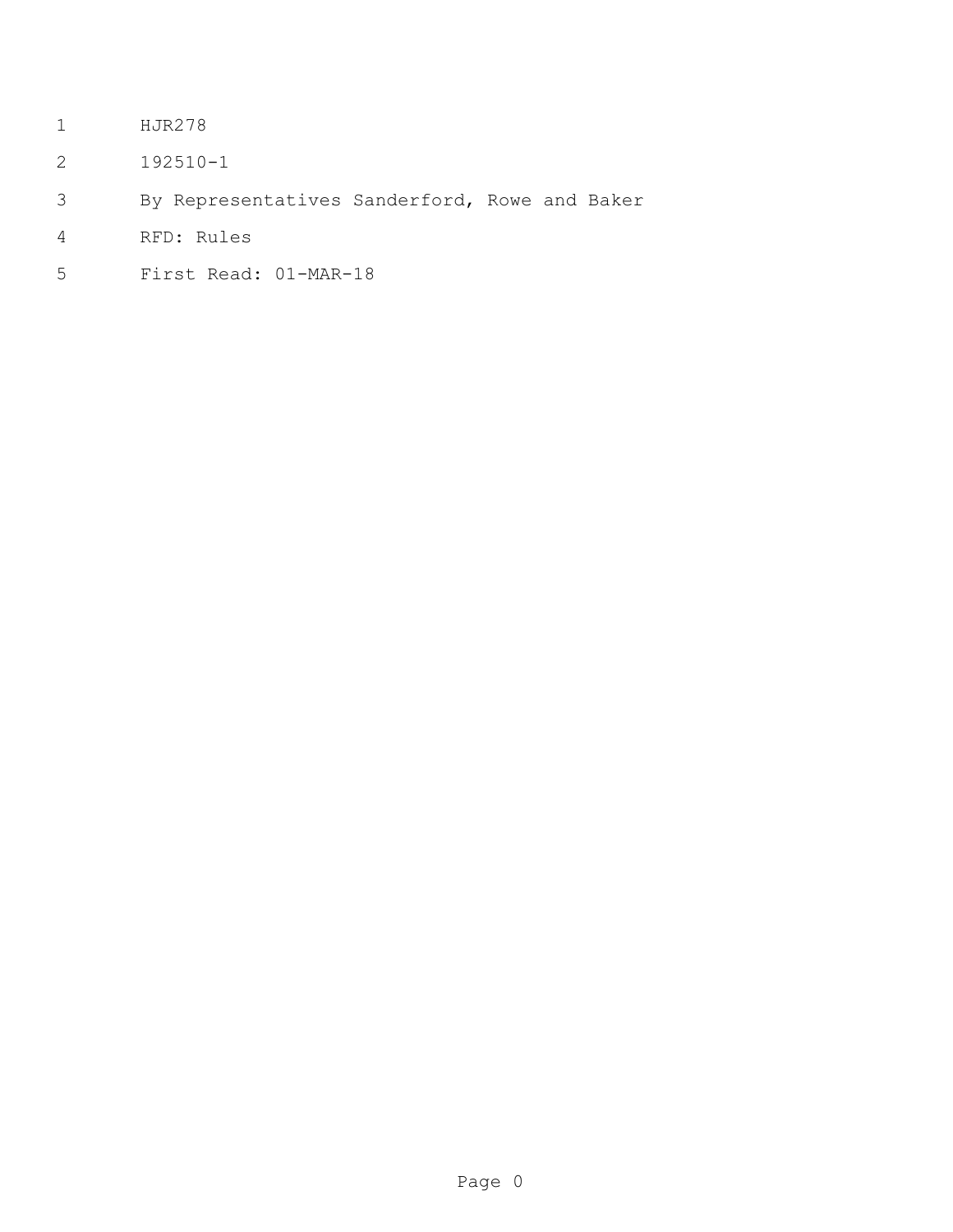192510-1:n:02/28/2018:AR/ar LSA2018-1143 COMMENDING OFFICER JOSHUA GARLEN OF THE MADISON POLICE DEPARTMENT AS A NOMINEE FOR THE 2018 ALABAMA LEGISLATIVE MEDAL OF HONOR FOR LAW ENFORCEMENT. 12 WHEREAS, it is with highest commendation that we recognize Officer Joshua Garlen of the Madison Police Department as a nominee for the 2018 Alabama Legislative Medal of Honor for Law Enforcement, Alabama's highest law enforcement award for extraordinary courage in the line of duty; and WHEREAS, for exceptionally valorous and intelligent 19 police services, protecting the lives and safety of others as well as his own, during the attempted pursuit and apprehension of a domestic violence offender, Officer Joshua Garlen distinguished himself among his peers for decisive action that ended an immediate threat to officers, the general public, and the victim of domestic violence on October 1, 2017; and

 WHEREAS, in a effort to defend himself from a violent assault with a truck and prevent further injury to himself and others, Officer Garlen drew his service weapon and